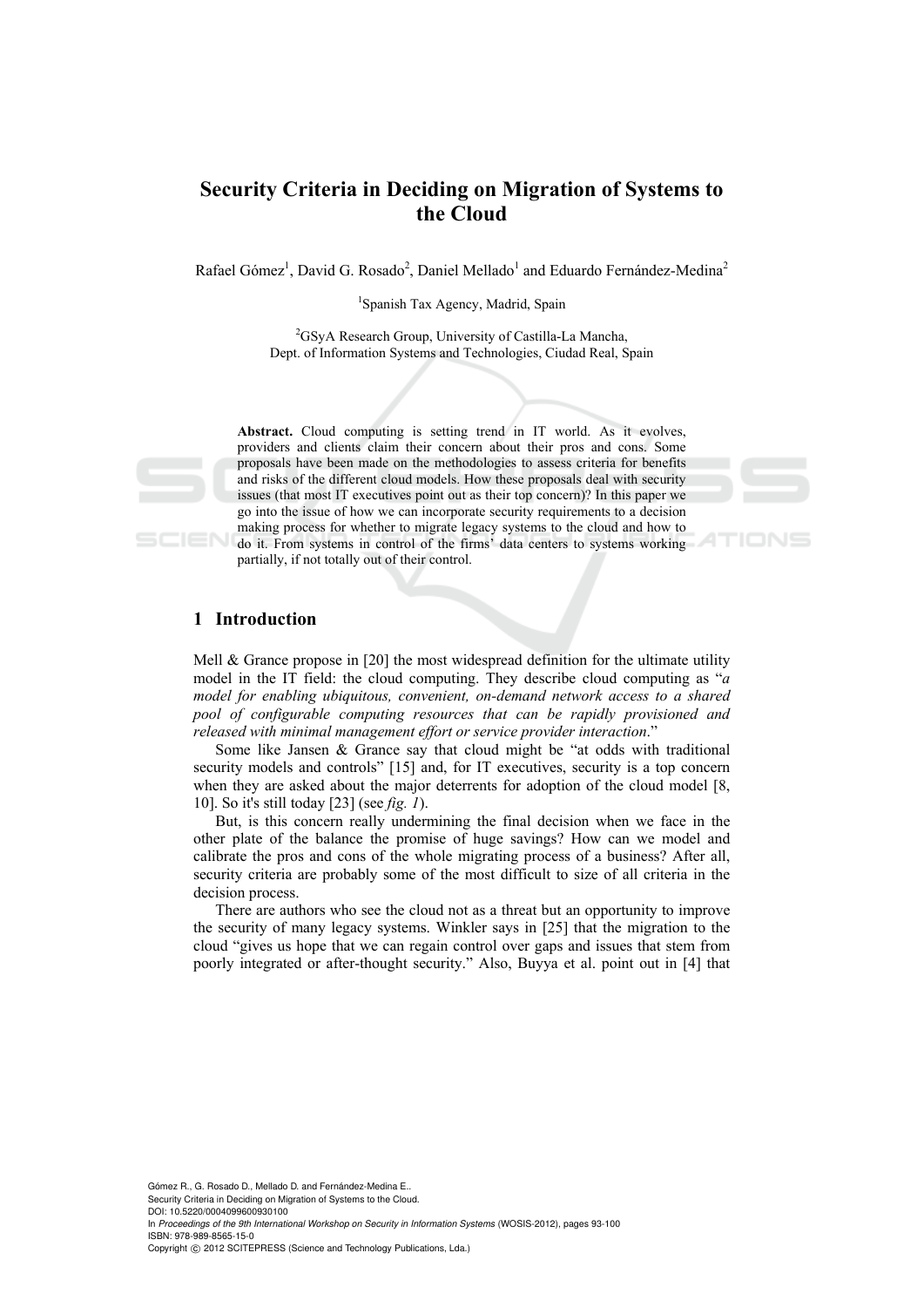security can be guaranteed more easily over grids and clusters.

According to a research carried out by MeriTalk among 166 US Federal IT executives 47% of the existing federal IT applications are based on legacy technologies that need modernization [24]. The overall federal budget to maintain this kind of systems can be estimated around the \$35.7B, somewhat around 40% of the overall federal budget for IT (this percentage when applied to the whole world IT annual budget stands out up to \$1.45T). According to Gartner, modernization technologies for legacy is the fourth in the list of IT executives' priorities [11].

In this paper we present a preliminary research of some of the efforts that have been made in the field and the concrete references that we have found regarding issues like the impact of the security criteria in the migration of legacy systems to the cloud. It is meant to be only the first step into a full research aiming the problem and how it is presented to private and public organizations, what issues they regard as important, and how they incorporate security criteria on their decisions.

The paper is structured in seven sections. The first one is this introduction. Section two presents a definition on the decision problem. Sections three and four present two related issues: the current state on multi-criteria analysis and the current research on the legacy systems migration. In section six gives out some related works. Last, in section seven we present our conclusions and future work.



Fig. 1. Top concerns surrounding cloud computing. *(source The Open Group Cloud Computing Survey 2011)* 

# **2 Problem Definition**

An organization that plans migrating its legacy systems to the cloud must face several challenges: to reduce or keep the overall provision costs while ensuring the functional levels and enhancing or maintaining some other requirements like scalability, security and privacy, and response when a lack of availability event comes about.

**Decision Makers:** Most of the times, the leading decision makers are the non IT executives (i.e. those in the functional areas) and also those who are responsible of the IT area. Usually all of them work together since there are common interests though each one might have different concerns about the migration goals.

**Goals:** In any case, the goal of the decision is not unique and, frequently, they are conflicting goals. Every project of migration of a system to the cloud (whether or not is legacy) aims one or more of these: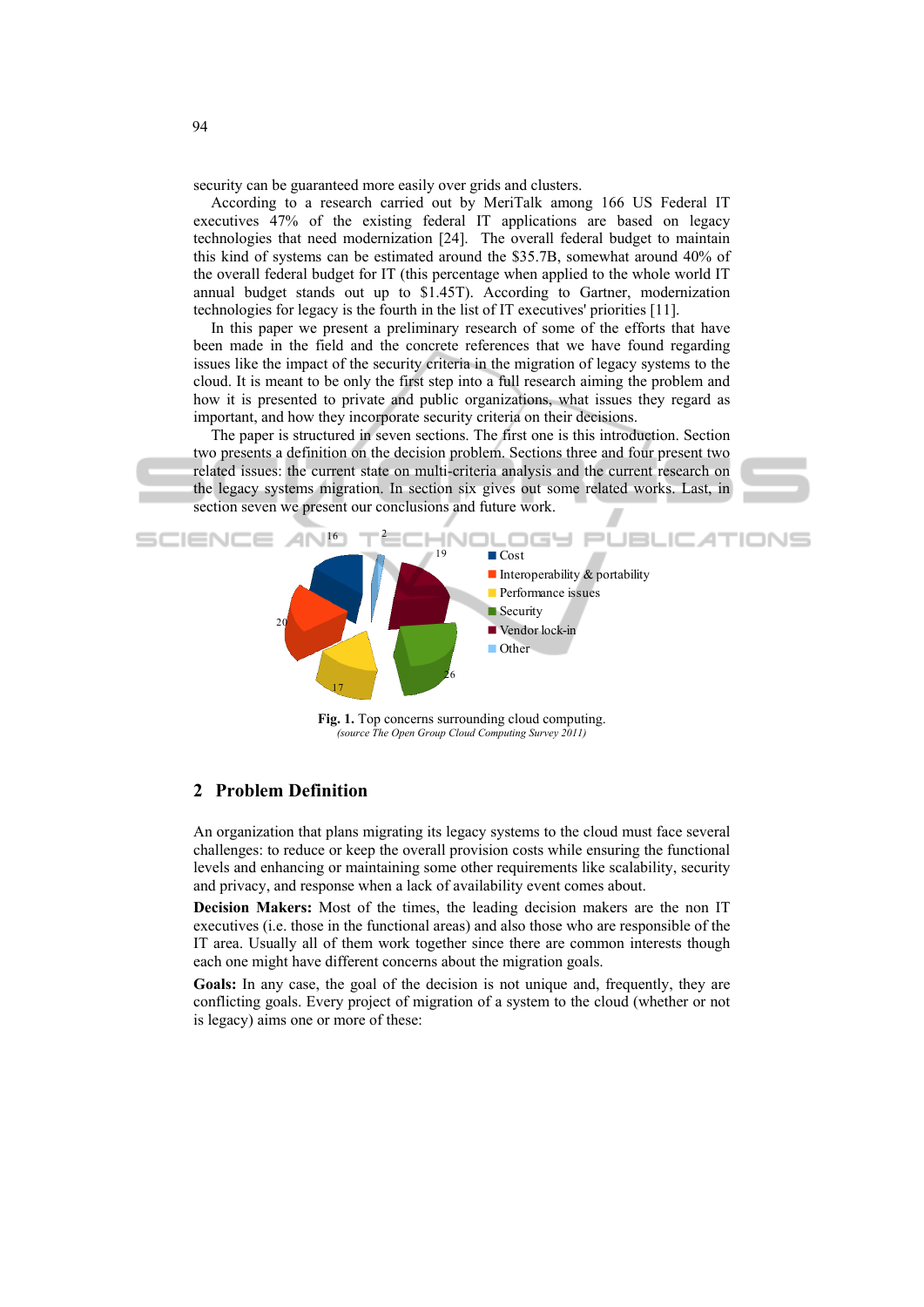- To reduce the cost associated to the normal work of the system.
- To improve the flexibility of the system to cope with peak times.
- To improve the system availability.
- To ease the sustainable growth of the system.
- To improve the intrinsic security of the system.
- To prepare the organization for a (may be partial) outsourcing of IT function.

**Uncertainty and Risks:** On the other hand, we must be prepared to accept that either decision (migrate it or not, and which systems are to migrate, and which model we choose) have some uncertainties that we must manage. For instance, the main uncertainty usually comes from the financial side. A sustained growth of the organization might justify investments and service costs of traditional data centres, but if a recession strikes, maintaining oversized systems may impose an excessive cost impossible to reduce with traditional models. Another uncertainty we find is the question on how technology evolves and the lower costs that the evolution brings.

**Impact of Time:** A legacy migration (valuable for the organization) is not a long term project, but its effects are long term and must be planned carefully. First, because the main driver of the change usually is cost savings (like other outsourcing processes). Nevertheless, once the decision is made, the utility model will be there for

good. In other words: if the driver is cost savings, the opportunity window may be not always the same. Furthermore, any outsourcing process implies a cultural change that needs some time to mature (before and after the project kick off).

**Roles:** Though there are two clearly identified roles (service providers and clients), the truth is that there are many others that participate and/or are affected by the decision: Public Administrations, other companies and people. For instance, when a European citizen entitles to a EU company to keep their personal data, but when the company places its data in the cloud, the preservation of the rights is not clear.

**Decision Variables:** The first decision variable in this kind of decision making problem is whether migrating the legacy is viable, either in its entirety or some subsystems, or it's better to keep the system just as it is.

If the migration is proposed, another decision variable is which service and deployment models we choose for implementing the decision. The service models that we usually find in literature are: software as a service (SaaS), platform as a service (PaaS) and infrastructure as as service (IaaS). Deployment models usually proposed are: public cloud, community cloud, managed cloud, hybrid cloud and private cloud. Each of the service models and deployment models has different characteristics of technical implications, cost, scalability, security, propriety, location, etc. and solutions proposed may be different for each subsystem.

Finally, a third decision variable is what is service level that the company wants to agree with the cloud service provider for each of the clauses in the service level agreement (SLA). It can be anticipated that the provider will charge differently for each service level agreed in the SLA (availability, unattended management, monitoring, etc.). This variable is, furthermore, quite complex because can imply different combinations and/or technical developments.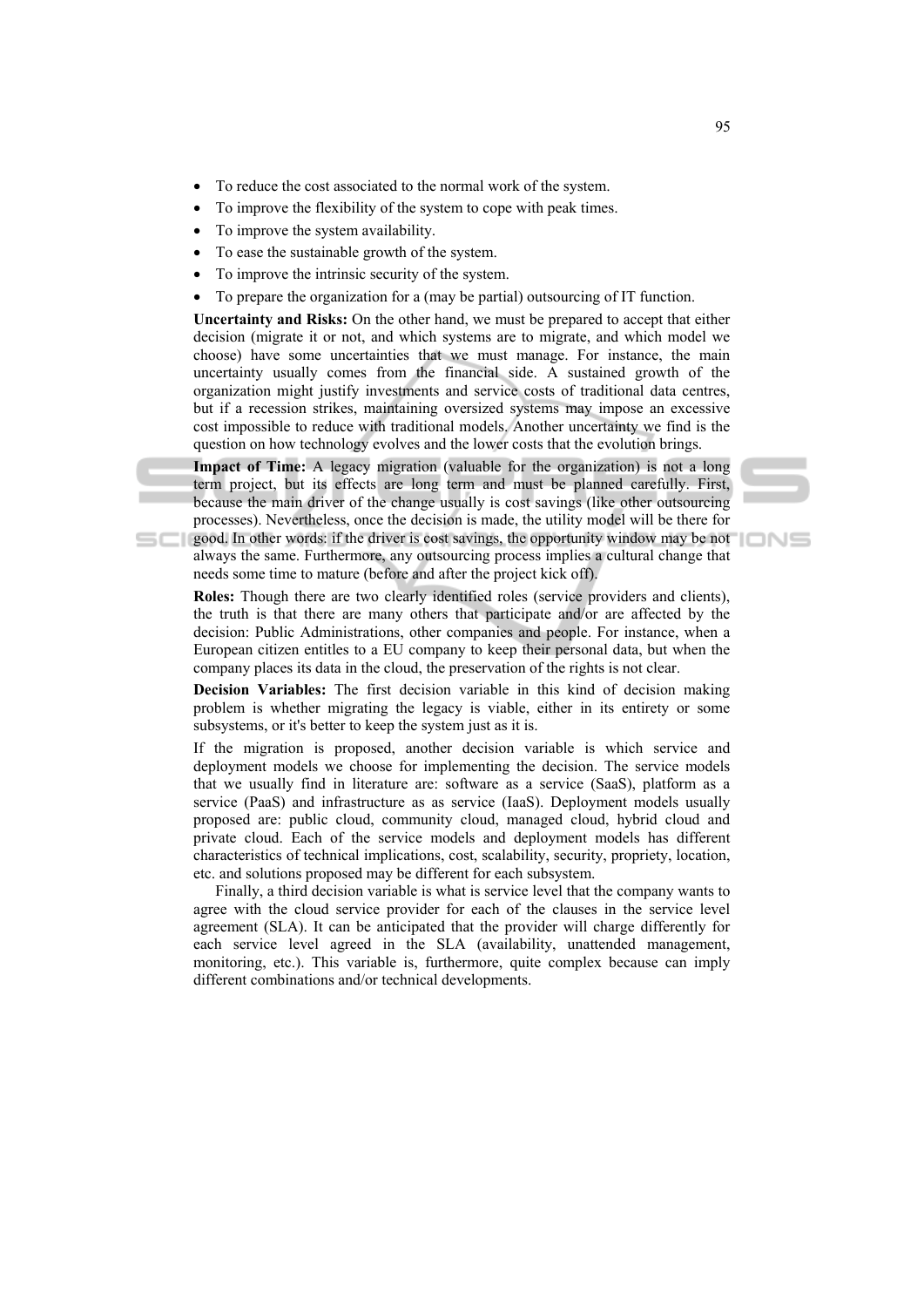**Table 1.** Deployment models.

|                     | <b>Managed</b> by                                                  | <b>Property of</b><br>infrastructure                               | <b>Infrastructure</b><br>located in | <b>Accessible and used</b><br>by |
|---------------------|--------------------------------------------------------------------|--------------------------------------------------------------------|-------------------------------------|----------------------------------|
| <b>Public cloud</b> |                                                                    | $3rd$ Party provider $3rd$ Party provider                          | Out of premises                     | Non trusted                      |
| Community           |                                                                    | $3rd$ Party provider $3rd$ Party provider /                        | In premises /                       | Trusted                          |
| cloud               |                                                                    | Community                                                          | Out of premises                     |                                  |
| Managed<br>cloud    | 3 <sup>rd</sup> Party provider                                     | 3 <sup>rd</sup> Party provider                                     | In premises                         | Trusted                          |
| Private cloud       | Organization / $3rd$                                               | Organization / $3rd$                                               | In premises                         | Trusted                          |
| Hybrid cloud        | Party provider<br>Organization &<br>3 <sup>rd</sup> Party provider | Party provider<br>Organization &<br>3 <sup>rd</sup> Party provider | In premises $&$ out of<br>premises  | Trusted & Non trusted            |

#### **3 Multi-criteria**

The first thing we can see when we look at the problem is the fact that we do not face a situation in which a single goal can be optimized. We have several goals, some of them conflicting each other, some of them difficult to quantify (therefore to optimize).

Some of the goals (i.e. reducing the maintenance costs and improving the system availability) are easy to measure, but are at odds with each other. Others, like **interest improving intrinsic security are hard to measure.** 'UBLIC.AT

Some works, like [19], have presented into quantifying some aspects of security. But, when the main driver for the change is economical, the best path is to quantify security in terms of its economic impact.

Formally, a MCDA problem can be expressed as:

$$
\max\{g_1(a), g_2(a), \dots, g_k(a) \quad / \quad a \in A\}
$$
 (3.1)

IONE

Where A is a finite set of possible alternatives  $\{a_1, a_2, \ldots, a_n\}$  and  $\{g_1(.)$ ,  $g_2(.)$ ,  $\ldots$ ,  $g_k(.)\}$  a set of evaluation criteria.

Rarely an MCDA problem includes an alternative that optimizes all the criteria at once. Furthermore, the solution is not only dependent on all input parameters in (3.1), but on the beliefs of decision maker. The best solution is a compromise between the given data and the preferences expressed by the decision makers.

In [12] Guitouni & Martel presented a methodology for a MCDA process consisting in the non lineal recursive iteration with four steps: 1) structure the problem, 2) model the preferences, 3) calculate the preference model, and 4) make recommendations. The goal of the methodology was being able deal with all the aspects of a decision problem in which a satisfactory solution is the new paradigm.

### **4 Legacy Systems Migration**

The problem of low quality software from the perspective of maintainability and adaptability of the systems is not new. Actually, this has been the core issue of the whole practice of software engineering for many years. Whenever a new technology appears, the products and services that were developed with the previous technologies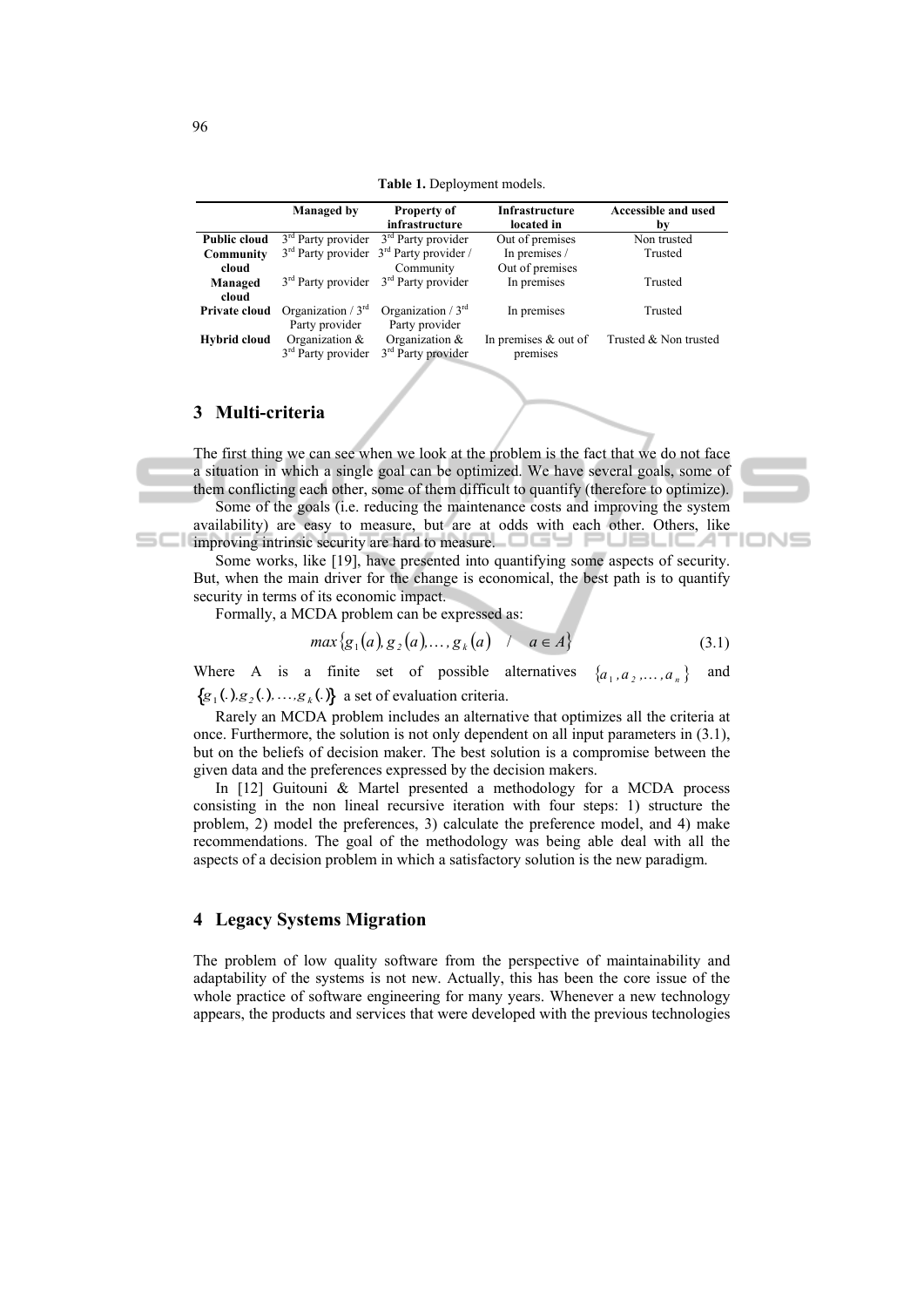become legacy. For a given technology, the word 'legacy' is quite ambivalent: for the owner of the system or for non IT executives 'legacy systems' are valuable assets, whereas for the software practitioner of the IT executive they are a source of risks.

There are many definitions for 'legacy system', but probably the most extended in the software engineering field are found in [22]: a system becomes legacy when "*significantly resist modification and evolution regardless of the technology from which it is built.*" Some point out that legacy systems actually have a social part and include, not only hardware and software, but processes and people. Another common characteristic of this kind of systems is that they are classified as critical to business.

As for the methodology to evolve legacy systems we can find a framework in [3], where Bisbal et al. classify the evolution of legacy from wrapping technologies to overall redevelopment of the deprecated system, being common the mixed. Properly speaking, migration is in between wrapping and redevelopment. In [22], Seacord et al. also offers an approximation to modernizing driven by risk.

Nevertheless, most of the works we have found have one thing in common: they are not specifically adapted to a given technology (that is, they have not been tailored). There is little work on how to migrate to service oriented architectures (SOA), work that should draw our attention since cloud computing actually is an specific form of provision for this kind of architectures. In [13], Heckel et al., justify the lack of work in the field of SOA since it's an area for which concern for

**reengineering is quite recent. Actually, if we set our focus into the more specific issue** of cloud computing, references are even less.

# **5 Security Criteria for Cloud Environments**

It's not surprising that there are plenty of research on security criteria for cloud computing or SOA, either generic ones or quite specific.

Jansen & Grance's report [15] is probably the most noticeable set of criteria and specific issues related to cloud computing. In it, it is made a detailed description on the criteria and issues related to privacy and security, identifying the pros and cons of the model set up against its traditional counterpart, and the main points to cover.

They identify some positive aspects of the cloud model: specialization of the technical people, greater uniformity leads to a greater security and eases automation, resources availability, platform scalability, uniformity, robustness of the backup and recovery policies. They also give some negative aspects (i.e. a greater system complexity from the global perspective or the the loss of direct control either on the logical or the physical items).

Since cloud computing steams from a set of different technologies like SOA, Web 2.0 and computing as an utility, many of the issues related to privacy and security were already known. They are only viewed from a new perspective.

Jansen & Grance divide their security criteria in nine sections: security governance, rules and standards compliance, trust building, security architecture, identity and access management, software isolation, data protection, system's availability and incident response. For each of these sections, they make specific recommendations.

Two other basic references for cloud security are [5] and [6] from the Cloud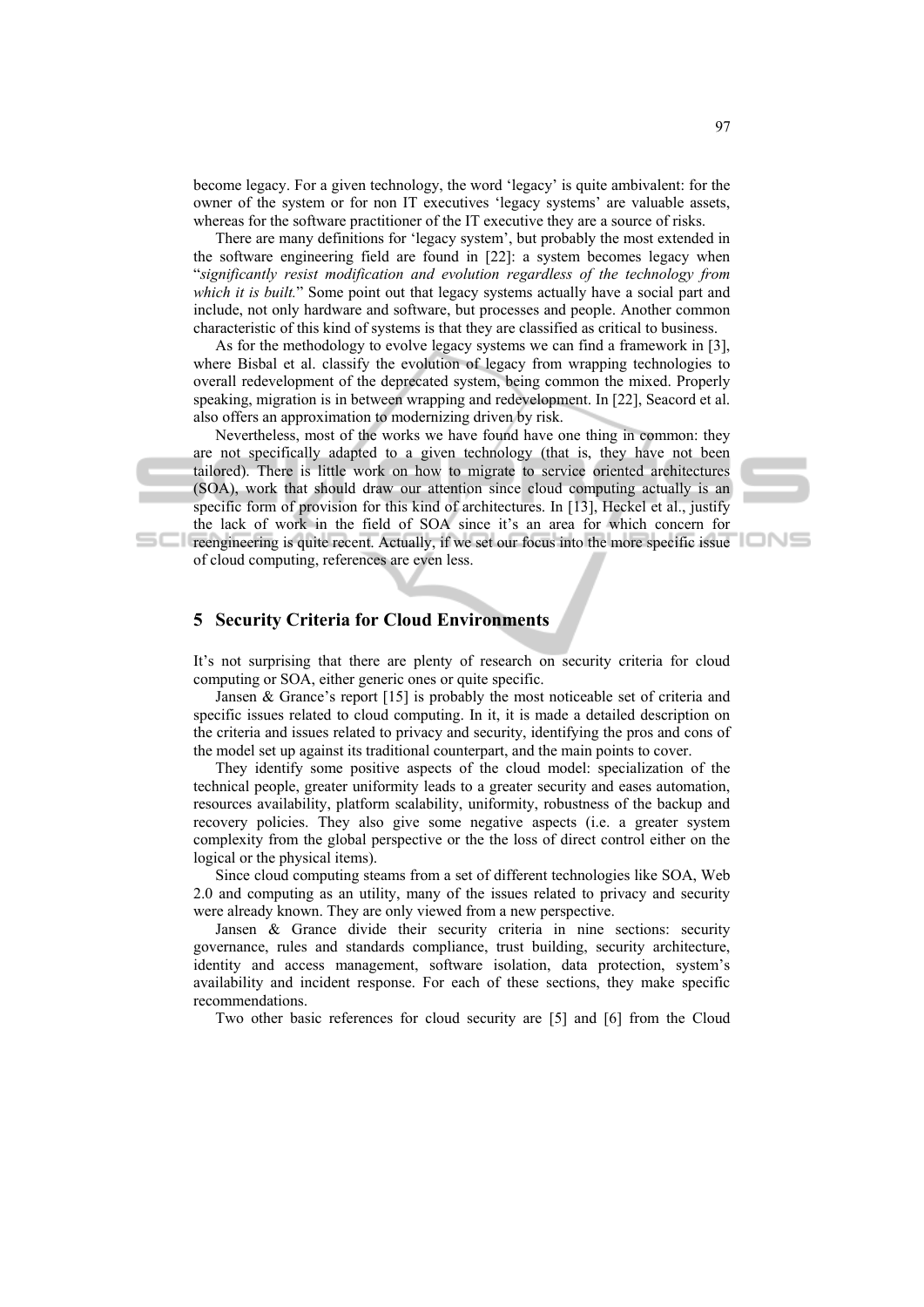Security Alliance (CSA). CSA presents its guide following three views and fifteen of security: architecture, governance and operation. Each of the domains represent, to our decision problem, a set of restrictions to our model that should be evaluated for each of the legacy piece we have to deal with.

As we can see, none of this threats looks directly linked with the migration of legacy. Nevertheless, the overall impression is that legacy migration does pose some specific security questions.

# **6 Related works**

There are plenty of works presenting decision models of some sort related to cloud migration. One of them even presents a case. But most are not multi-criteria, and nearly all focus solely on the aspect of expected economic savings.

Probably the most interesting one we have found is presented in [16, 17] which studies specifically the use of decision support tools. Khajeh-Hosseini et al. present in [17] two methods supported by tools to asses on the decision process on who is the best provider and technology solution for cloud computing: though costs modeling, and benefits and risks analysis. Costs modeling is presented as an extension to the

IONE

UML deployment diagram by means of allowing the modeler to incorporate items like virtual machines or virtual storage, or an unspecific node, or remote applications or data. In its risks/benefits analysis mode, [16] presents a more deep analysis regarding the benefits and risks and taking into account diverse factors with an overall decision outcome as a weighted sum of the risks and the benefits. Both, pros and cons, are catalogued intro categories: technical, organizational, legal, security and financial.

Though it's not specific to MCDA, another interesting work is Schryen's one in [21]. In it, it's presented a model based on fuzzy logic applied to the problem of investing in security measures for distributed system models. Shryen proposes a process that starting from a formal specification language for modeling security conditions and its transformation into logical predicates, he defines some fuzzy sets and a decision model based on those sets.

Another paper worth mentioning is Huang's et al. [14]. In it, they use models like DEMATEL, ANP and Grey Relational Analisys to address the analytical decision process of baking services cloud migration.

There are other articles published on the issue of decision making for cloud migration, some of them are closer to our problem (security), others less close: Andrezejak, Kondo & Ji [1], Bibi, Katsaros & Bozanis [2], Chen & Sion [7], Fedriksson & Agustsson [9], and Künsemöller & Kark [18]. We haven't considered them since, though they are related with MCDA techniques and cloud migration, they do not deal with the migration concept in the sense that we talk about here.

### **7 Conclusions and Future Work**

From the works we have seen up to now, we conclude that though there are quite a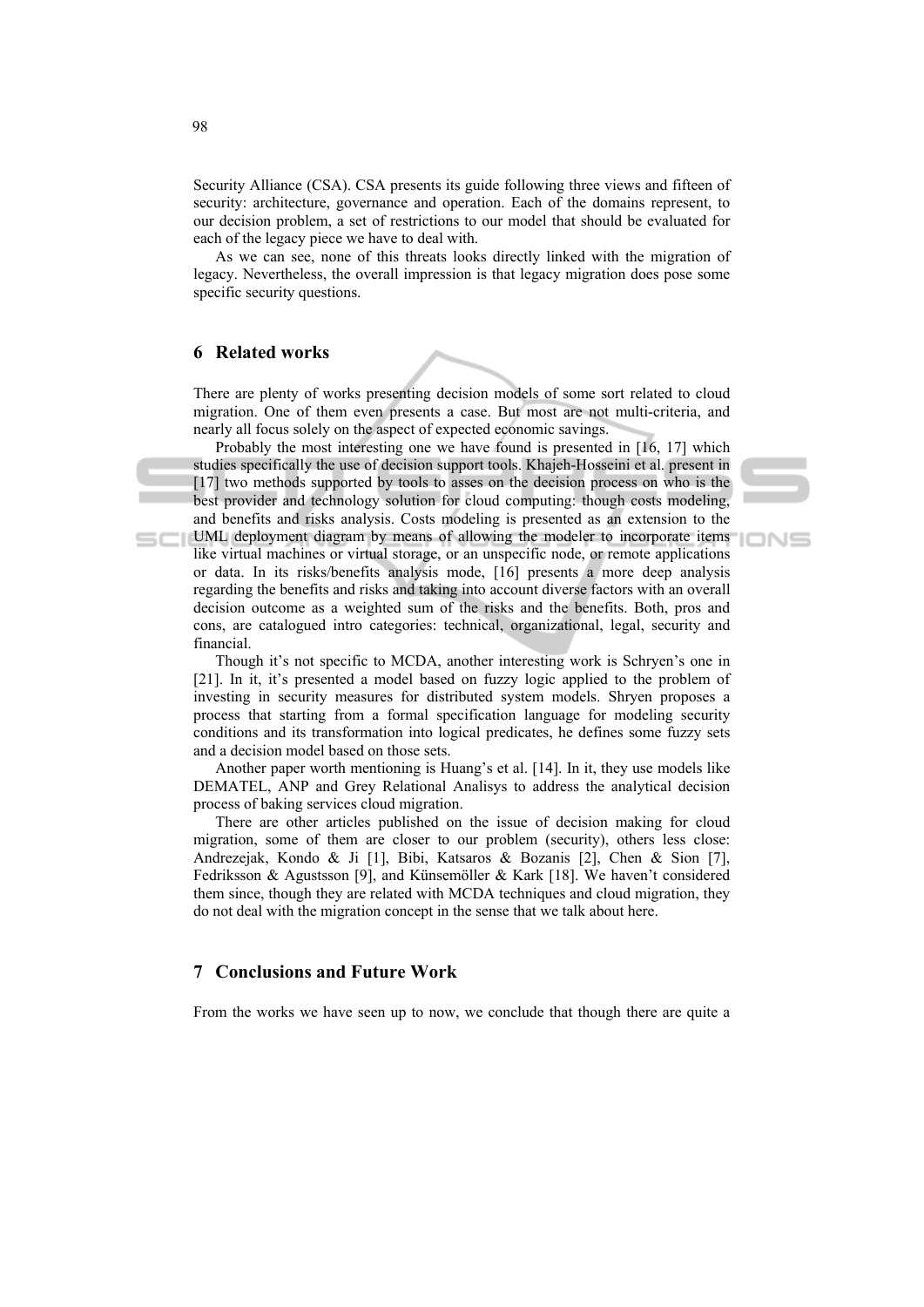few papers on the issue of MDCA applied to cloud computing decisions, there is nothing specifically designed to address the problem of legacy system migration, and, though some of them point out to security concerns none of them handles the security issues as factors modeled in a quantitative manner integrated with the overall decision model, but as constraints that must be ensured.

For that reason, we are working to develop an overall model to help the practitioners to integrate security into de decision of migrating legacy systems to the cloud with a MCDA perspective.

Given that any proposed model should take into account the actual beliefs and preferences of the actual practitioners, we have developed a questionnaire to help us to understand which are the true concerns of the IT decision makers who must face a project to migrate part of their systems to the cloud, and how much security is a real concern and how the value it against economic restrictions like costs.

The questionnaire will look into other issues like the anticipated and the actual issues regarding the migration process, and the result of the projects (if they are already finished).

We will feed this questionnaire to several IT executives and further refine our model so that it can be used to future aid into the decision problem after modeling the beliefs and preferences of the decision maker.

**ECHNOLOGY** 



JBLIC

### **Acknowledgements**

**SCIENCE AND** 

This research is part of the following projects: MEDUSAS (IDI-20090557) and ORIGIN (IDI-2010043(1-5), financed by the Centre for Industrial Technological Development (CDTI) and the FEDER, MAGO-PEGASO (TIN2009-13718-C02-01) awarded by the Spanish Ministry for Science and Technology and SERENIDAD (PEII11-0327-7035) and SISTEMAS (PII2I09-0150-3135) financed by the Council of Education and Science of the Castilla-La Mancha Regional Government.

# **References**

- 1. Andrzejak, A., D. Kondo, and S. Ji. Decision Model for Cloud Computing under SLA Constraints. in IEEE International Symposium on Modeling, Analysis & Simulation of Computer and Telecommunication Systems (MASCOTS), 2010. 2010.
- 2. Bibi, S., D. Katsaros, and P. Bozanis. Application Development. Fly to the Clouds or Stay in-House. in 19th IEEE International Workshop on Enabling Technologies: Infrastructures for Collaborative Enterprises (WETICE), 2010 2010.
- 3. Bisbal, J., D. Lawless, B. Wu, and J. Grimson, Legacy Information Systems: Issues and Directions. IEEE Software, 1999. 16(5): p. 103-111.
- 4. Buyya, R., C. S. Yeo, S. Venugopal, J. Broberg, and I. Brandic, Cloud computing and emerging IT platforms: Vision, hype, and reality for delivering computing as the 5th utility. Future Generation Computer Systems, 2009. 25(6): p. 599-616.
- 5. CSA, Security Guidance for Critical Areas of Focus in Cloud Computing. 2009, Cloud Security Alliance.
- 6. CSA, Top Threats to Cloud Computing. 2010, Cloud Security Alliance.
- 7. Chen, Y. and R. Sion. To Cloud Or Not To Cloud? Musings On Costs and Viability. in 2nd